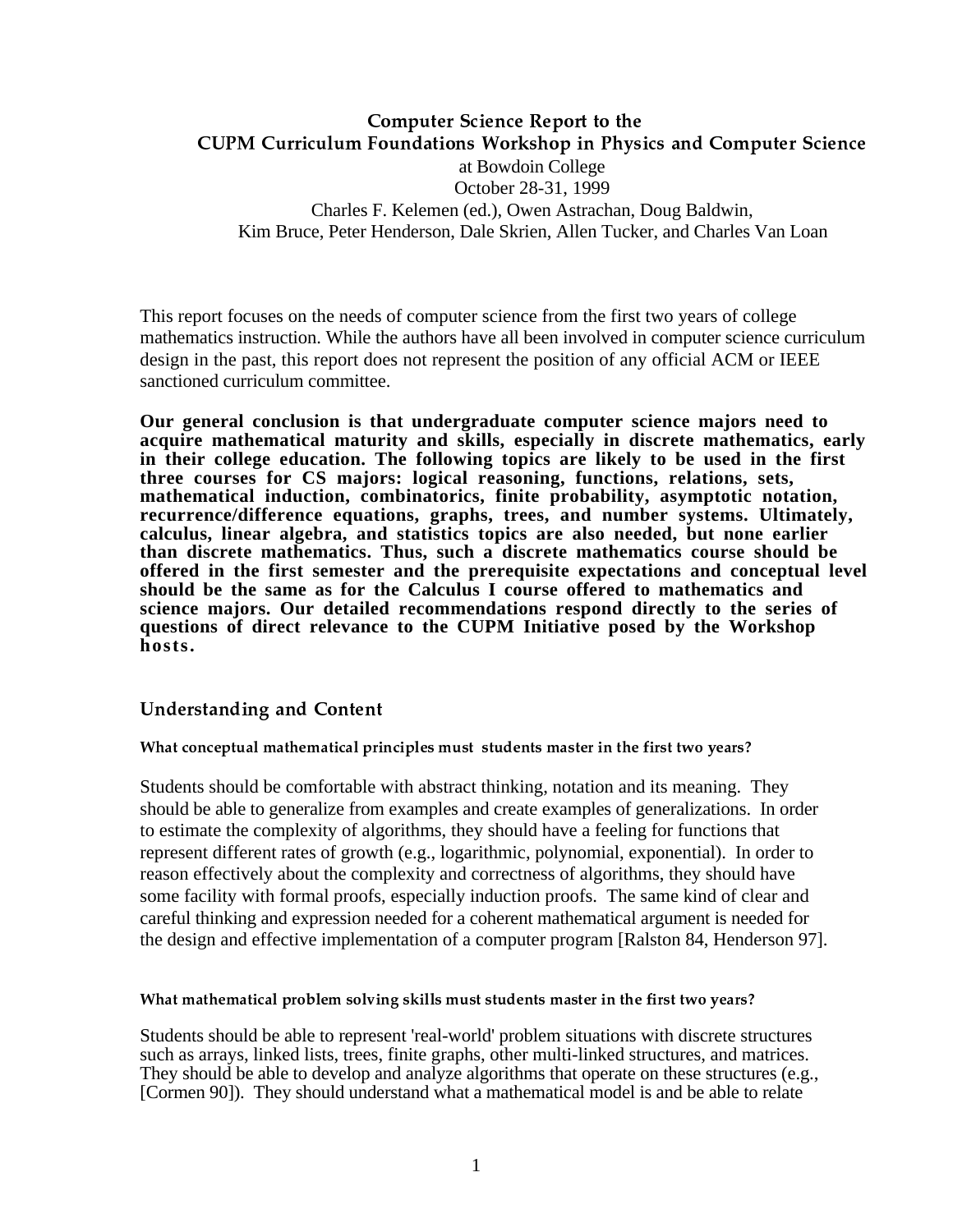mathematical models to real problem domains (e.g., [Wolz 94, Woodcock 88]). General problem solving strategies such as divide-and-conquer and backtracking strategies are also essential.

#### What broad mathematical topics must students master in the first two years?

The first three courses for CS majors are typically an introduction to computer science (containing a large amount of programming), a course in data structures and algorithms, and a course in computer architecture/organization. Some schools put computer architecture before data structures and some do the opposite. A few schools cover discrete mathematics topics before they do much programming [e.g., Baldwin 92, Henderson 90]. The following topics are likely to be used in the first three courses for CS majors: logical reasoning (propositions, DeMorgan's laws, including negation with quantifiers), functions, relations (equivalence relations and partitions), sets, notation  $( f: A \rightarrow B; A \times B; A \cap B)$ , mathematical induction (structural, strong and weak),

combinatorics, finite probability, asymptotic notation (e.g.,  $O(n^2)$ ,  $O(2^n)$ ), recurrence/difference equations, graphs and trees, and number systems.

## **Some examples:**

### **Propositional logic and number systems**

A student may have the following code in a program:

```
if ( (i > n) & (a[i] != x) ) do thing1
     else do thing2
```
After some analysis, it is discovered that thing1 is not necessary at all. The student would like to negate the condition of the if statement and do thing2 if the negated condition is true; an application of deMorgan's law in propositional logic. This kind of change comes up often in the first two CS courses. Many students have great difficulty negating a compound logical expression such as the one above.

Computer architecture is usually taught in the first two years of a computer science major. Decimal, binary, and hexadecimal number systems are used extensively. The use of logic expressions and their circuits to realize adders, multiplexors, decoders, etc. are essential for this course. Fluency with the propositional calculus is thus an important prerequisite here too.

Beyond these two examples, a more extended discussion of the centrality of logic in computer science is provided in [Meyers 90, Gries 96].

## **Growth of functions**

In analyzing nested loops, the sum  $\Sigma_k^{\text{n}}$  $_{=1}$  k occurs often. That this sum evaluates to  $n(n+1)/2$  and that as n gets large this sum is quite different from n is important. The sum  $\Sigma_k^{\binom{n}{k}}$  $_{=1}$ 1/k also appears often. That this is approximately ln n is important. In fact, the notion that  $O(\ln n) = O(\log_2 n)$  is also important.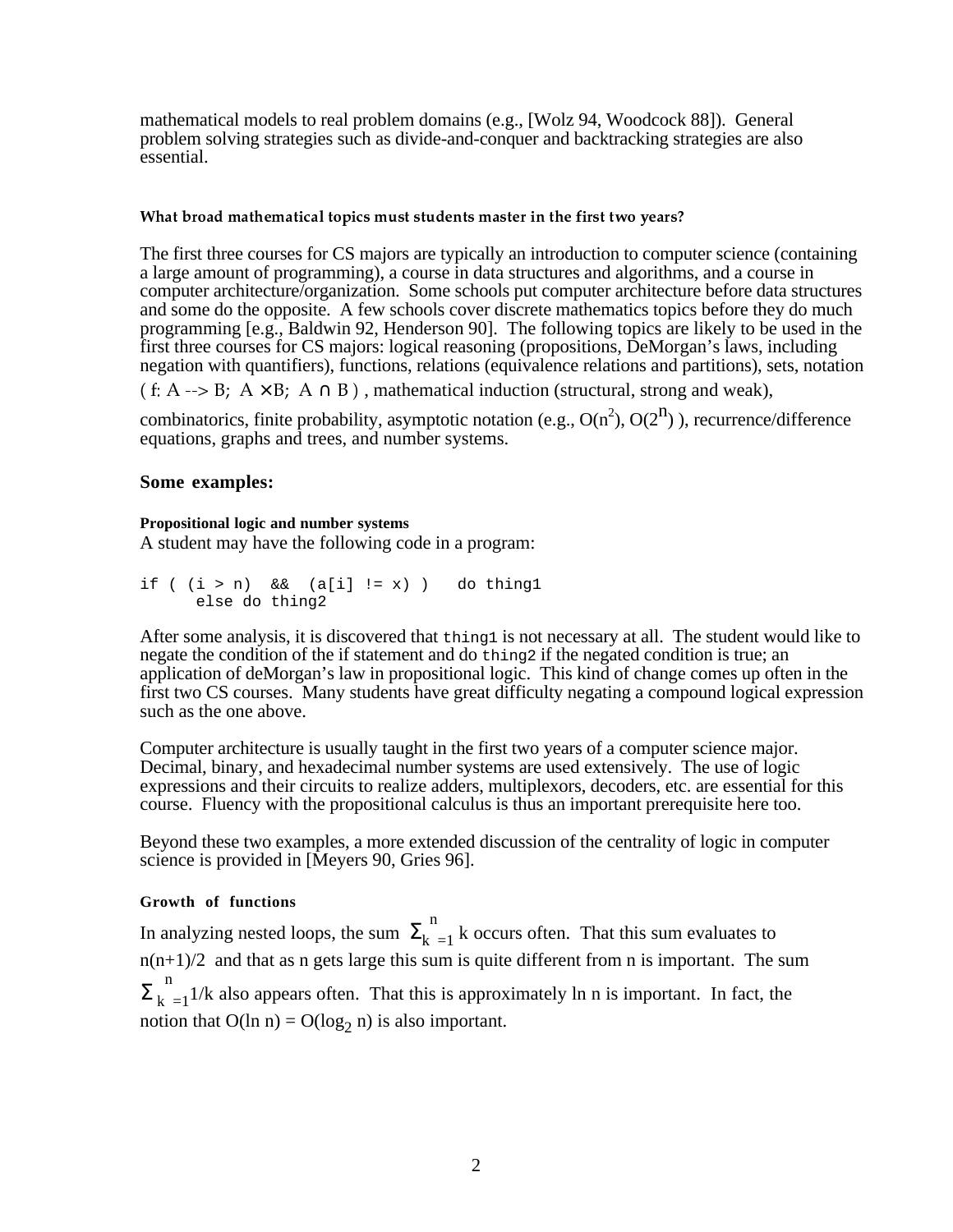#### **Use of recurrence, induction, and finite probabability**

One of the best sorting algorithms is called quicksort. One variant follows.

```
//Pre: 0 <= first <= last < MAXARRSIZE
//Post: a[first..last] is in ascending order
void quicksort(IntArr a, int first, int last)
{ int pivotind; // pivot index before partitioning
   int partdiv; //partition division point after partitioning
  if ((last - first) > 0) //there is something here to sort
   { pivotind = (first+last)/2; //pivot on middle element
   partdiv = partition(a, first, last, pivotind);
    quicksort(a, first, partdiv-1); //sort left part
    quicksort(a, partdiv+1, last); //sort right part
  } // end if
} // end quicksort
```
partition is a function that returns an index partdiv and rearranges the elements of the array a so that after the return from partition we have a[first..partdiv-1] <= a[partdiv] < a[partdiv+1..last]

In a separate argument, using loop invariants, one can prove that partition is correct. **Strong induction** is used to prove quicksort correct. Attempting to prove an incorrectly formulated algorithm correct is often the best way to find out what is wrong with it.

It can be shown that partition takes less than n 'element comparisons' to partition an array of n elements. Using this and assuming that partition always divides the array into equal portions, we get the **recurrence**  $T(n) < 2T(n/2) + n$  where  $T(n)$  represents the number of 'element comparisons' to quicksort an array of n elements. If the initial ordering of the array is such that partition divides the array into parts containing 0 and n-1 elements then the recurrence for quicksort is  $T(n) < T(n-1) + n$ . The first case yields  $O(n \log n)$  complexity, while the second yields  $O(n^2)$ . Being able to derive recurrences of this sort and to solve them is important in early CS courses. Students should also be able to analyze the expected performance of quicksort. If all orderings of the initial array are equally likely, the **expected performance** is O(n log n) and the constant hidden in the big-oh is small enough that quicksort is preferable to many other sorting algorithms whose worst-case performance is O(n log n). Thus, **Probabilistic analysis** is important.

Binary search trees are important data structures covered in a second CS course. They are most easily defined using **recursive definitions** and most easily processed using recursive algorithms. For example, an inorder traversal of a binary search tree is easily expressed recursively but extremely difficult to code without using recursion. Many algorithms on binary search trees depend upon the height of the tree. Results relating the height of the tree to the number of nodes in the tree are most easily proved using **induction**.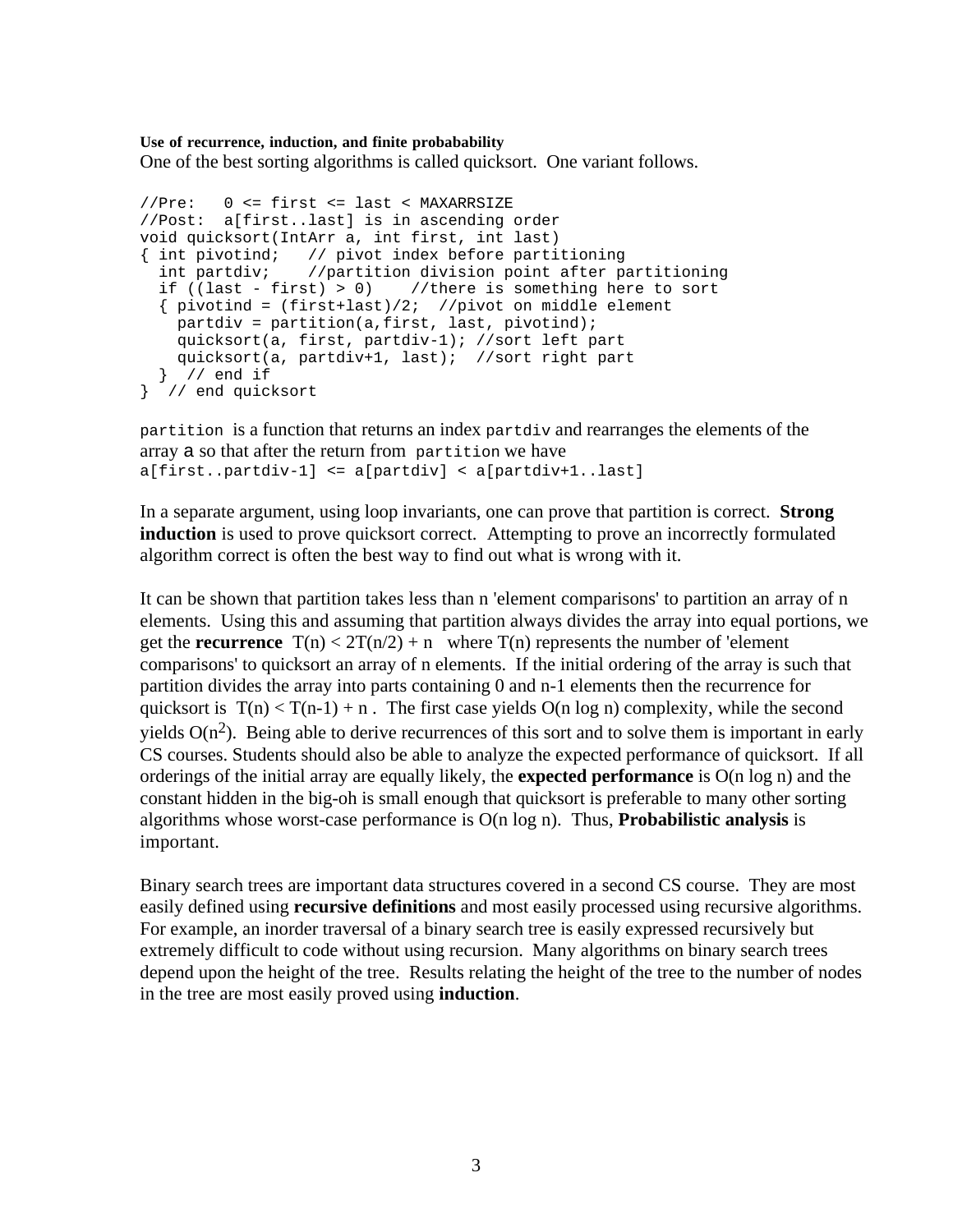### **Mathematics in the rest of the CS curriculum**

Many intermediate and advanced CS courses use mathematical topics that students hopefully master in their first two years.

- Scientific computing and numerical analysis use differential and integral calculus, multidimensional calculus, and linear algebra.
- Computer Graphics uses linear algebra (matrix algebra, change of coordinates), 3 dimensional calculus, and topics from geometry.
- Theory of Computation and Algorithms courses use induction and diagonalization proofs. Counterexamples and proof by contradiction are important.

More advanced mathematical topics may also be used in select upper division CS courses.

- Transforms are used in speech understanding and synthesis algorithms.
- Wavelets are used in compression algorithms.
- Group and ring theory are used in encryption algorithms.

The Computing Sciences Accreditation Board [CSAB 99] recommends the following for undergraduate computer science majors: "The curriculum must include at least one-half year [4 or 5 courses] of mathematics. This material must include discrete mathematics, differential and integral calculus, and probability and statistics, and may include additional areas such as linear algebra, numerical analysis, combinatorics, and differential equations." Similar recommendations appear in the ACM/IEEE Curriculum 91 Report [ACM/IEEE 91] and the Liberal Arts Model Curriculum [Walker 96, Gibbs 86], which are widely-used models for designing undergraduate computer science major programs in the US.

The GRE in computer science [GRE 99] weights 25% on Theory and 15% on mathematical background. The Theory topics depend heavily on discrete mathematics topics. Topics listed under mathematical background include:

- Discrete Structures (1. Mathematical Logic; 2. Elementary combinatorics, including graph theory and counting arguments; 3. Elementary discrete mathematics including number theory, discrete probability, recurrence relations);
- Numerical mathematics (1. Computer arithmetic including number representations, roundoff errors, overflow and underflow; 2. Classical numerical algorithms; 3. Linear algebra).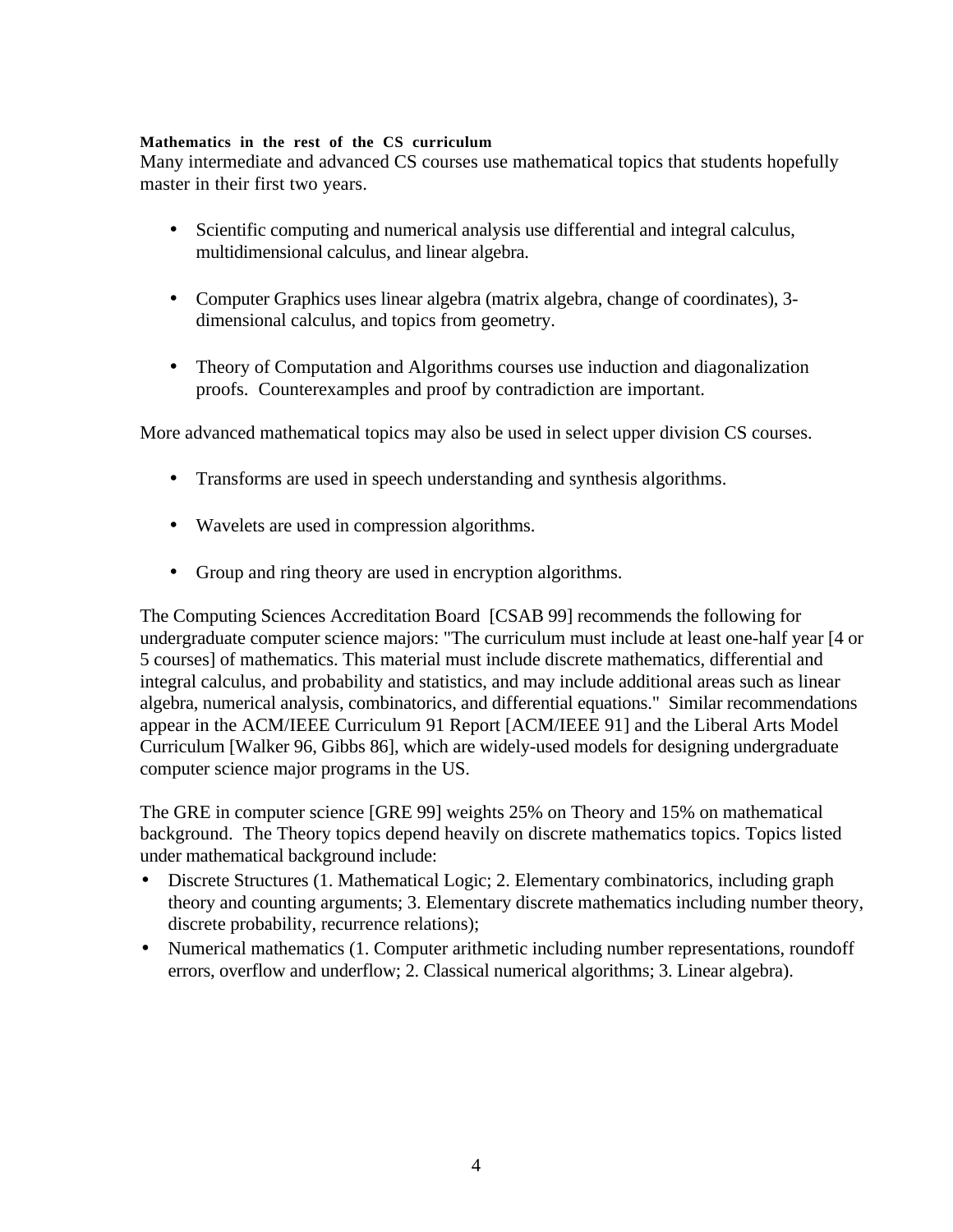#### What priorities exist between these topics?

For the early CS courses, discrete mathematics topics take priority over calculus and linear algebra [Ralston 84]. If these discrete mathematics topics are not covered in a first- or secondsemester mathematics course they must be introduced in the CS courses themselves. This slows down the CS course and probably leads to a more cursory treatment of the mathematics topics than might be possible in a mathematics course. Given the current difficulty in hiring CS faculty, we suspect that most CS departments would welcome a freshman level discrete mathematics course covering the topics needed for CS, but taught by the mathematics department. In fact, many CS departments consider these topics so important that they offer their own courses covering them. Some of these courses bear titles like "Discrete Structures" or "Computational Structures." (E.g., see [Epp 95, Gersting 99, Rosen 99] for a sampling of contemporary discrete mathematics texts.)

### What is the desired balance between theoretical understanding and computational skill?

We think both theoretical understanding and computational skill are important. Computational skill (in the sense of plug and chug) is less important than the ability to recognize when these topics may be used productively in algorithmic problem solving and computational modeling. On the other hand, we would really like students to be able to formulate and complete induction proofs. If this is considered computational, then computational skill is very important.

#### What are the mathematical needs of different student populations and how can they be fulfilled?

CS courses for humanities students do not require sophisticated mathematics. CS courses specifically designed for business majors are well served by the business mathematics courses. Some colleges and universities offer special CS courses for science and engineering majors. These students have such heavy mathematics and science requirements in the first two years that it is probably not possible to require them to take a discrete mathematics course early. Covering some discrete mathematics topics (say induction and propositional logic) in Calculus I would be helpful for these CS courses. Ideally, for computer science majors, discrete mathematics should be covered before Calculus.

Often the first two CS courses for CS majors are also taken by majors from mathematics, the natural sciences, economics, social sciences, and others who want to gain a deeper mastery of this important field. For many of these students, a first semester discrete mathematics course would be of value.

## Technology

## How does technology affect what mathematics should be learned in the first two years?

We support the goal of FITness (Fluency in Information Technology) promulgated in the NAS report, "Being Fluent with Information Technology" [NAS 99]. The key idea is that students of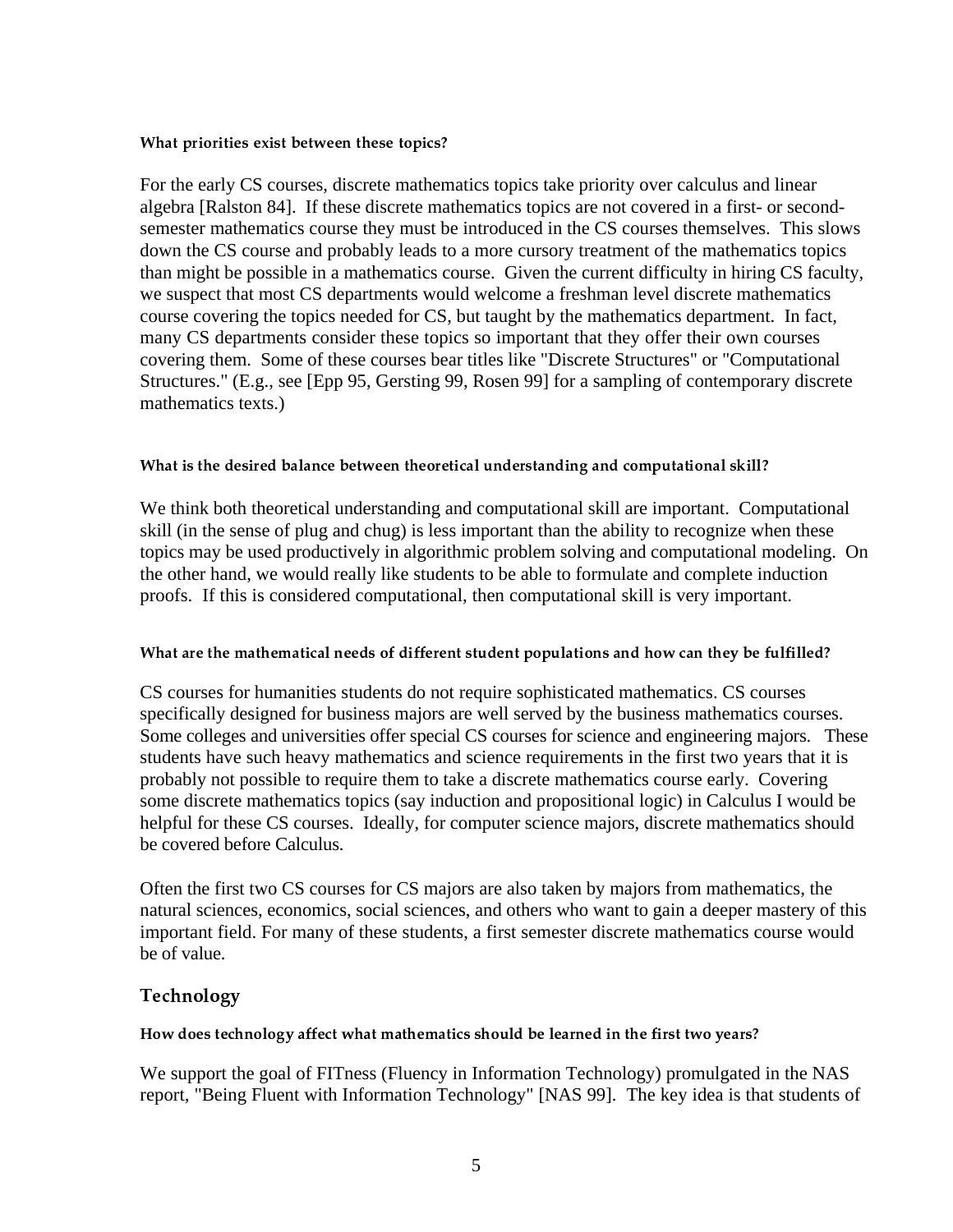all disciplines should learn enough foundational material in their formal education that they can embark on "a process of lifelong learning in which individuals continually apply what they know to adapt to change and acquire more knowledge to be more effective at applying information technology to their work and personal lives." In other words, everyone needs more than a superficial acquaintance with technology as a tool in their own areas of interest. Computer technology should be incorporated deeply and thoroughly into all mathematics curricula.

## > >

### What impact does mathematics education reform have on instruction in your discipline?

We feel that the migration of Calculus toward problem solving (from "plug and chug") is good, though less relevant in impact on CS than similar reforms in "Discrete Math" might be. The mathematics community's inattention to Discrete Math early has forced many CS departments to assimilate and teach these topics themselves.

### How should education reform in your discipline affect mathematics instruction?

The use of labs, group work, and peer learning has proven very beneficial in computer science education [Parker 90]. We suspect that the use of these techniques would be productive in some mathematics courses, especially discrete mathematics courses (e.g. [Epp 95]).

How can dialogue on educational issues between your discipline and mathematics best be maintained?

A joint IEEE Computer Society/ACM Task Force on the "Year 2001 Model Curricula for Computing" [ACM/IEEE 01] has been formed "to review the 1991 curricula and develop a revised and enhanced version for the Year 2001 that addresses developments in computing technologies in the past decade and will sustain through the next decade." We hope that the CUPM committee will be able to interact with this CS curriculum planning group. Other forums might be MAA and SIGCSE conferences and articles and newletters of these organizations.

## > < ?

#### What instructional methods best develop the mathematical comprehension needed for your discipline?

We have no easy answers here. The following methods seem to work well in CS and we would presume that they might work well in mathematics: interactive collaborative learning leading to team/group reports, peer learning/teaching, learning center/laboratories (staffed), encouraging highquality public written and oral communications, and providing research opportunities.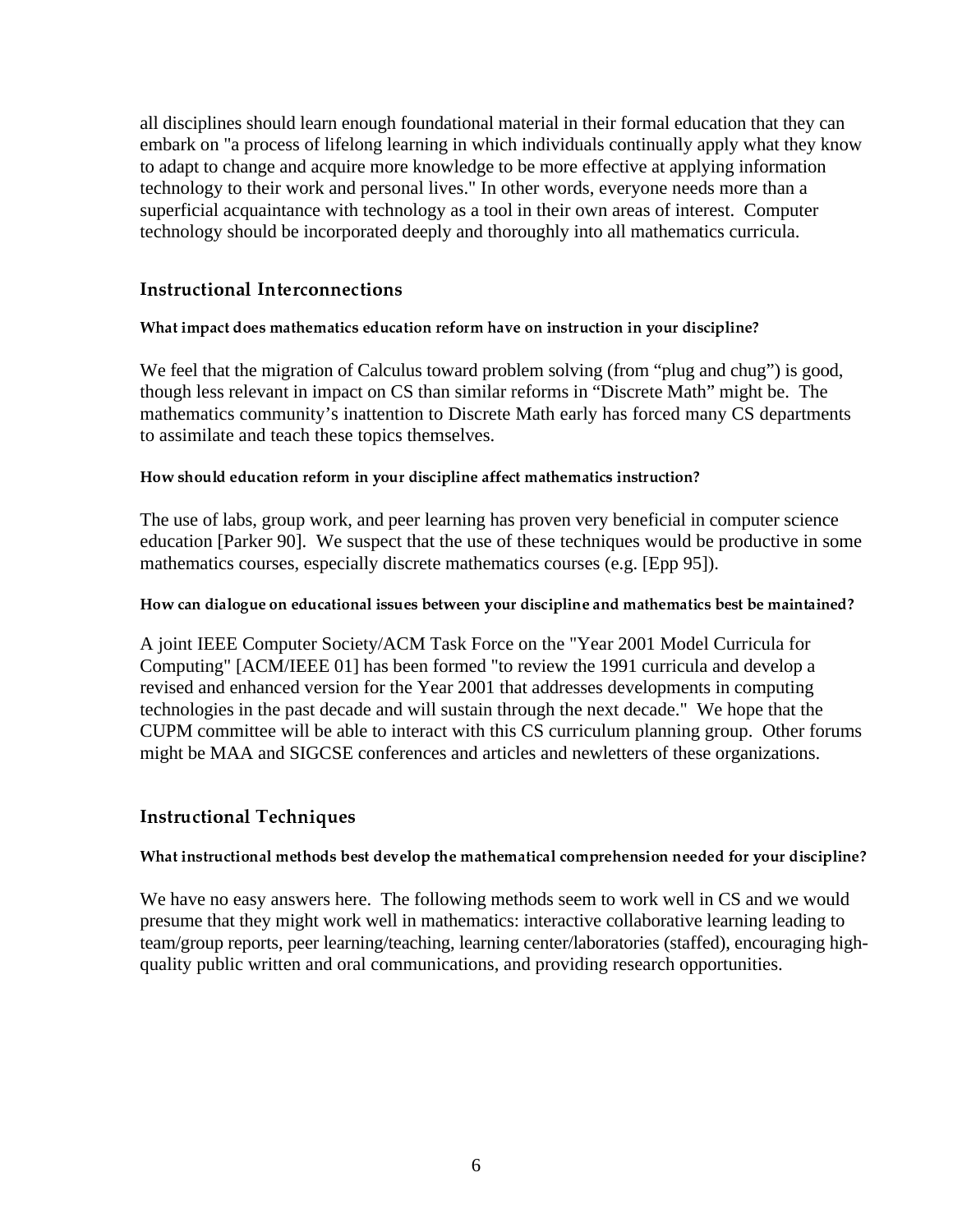What guidance does educational research provide concerning mathematical training in vour discipline?

We know that some work has been done on this but we are not familiar with the results. A Web site with many links in the general area of computer science education is: http://www.cacs.usl.edu/~mccauley/edlinks/. For research in computer science education see: http://www.cs.utexas.edu/users/csed/academic/.

## **Thanks**

We would like to thank CUPM, CRAFTY, and the local organizers of the Bowdoin workshop (William Barker, Guy Emery, Allen Tucker, Katharine Billings) for a very pleasant and enlightening experience.

## **Biographical sketches of the computer science working group**

Owen Astrachan is Associate Professor of the Practice and Director of Undergraduate Studies for Teaching and Learning in Computer Science at Duke University. He has an AB in mathematics from Dartmouth College (1978) and MAT (1979), MS (1989), and PhD (1992) degrees in computer science from Duke University. He has published in the areas of automated reasoning, parallel programming, and computer science education. He has served as Chief Reader for Advanced Placement Computer Science and chaired College Board/SIGCSE committees making recommendations to the AP program about language changes. He is the PI or co-PI on more than one million dollars of NSF-funded sponsored research including a CAREER award bridging software engineering and computer science education. He has won teaching awards at both Duke and the University of British Columbia.

Doug Baldwin is associate professor of computer science at SUNY Geneseo, where he has led the development of a mathematically rigorous introductory computer science course sequence. He is the author of a number of papers, and recipient of a number of grants, in computer science education. He holds BS, MS, and Ph. D. degrees in computer science from Yale University. He is a member of the ACM, and of the IEEE Computer Society, and served on the 1998 and1999 program committees for the annual symposium of the ACM's Special Interest Group on Computer Science Education.

Kim B. Bruce is Frederick Lattimer Wells Professor of Computer Science at Williams College, and has served as department chair several times. He received his BA at Pomona College and MA and Ph.D. in Mathematical Logic at the University of Wisconsin. He has been a visiting professor or visiting scientist at Princeton University, Stanford University, MIT, the Ecole Normale Superieure in Paris, the University of Pisa, and the Newton Institute for Mathematical Sciences at Cambridge University. He has published widely in the area of the semantics and design of programming languages as well as computer science education. He was a contributor to the ACM/IEEE-CS Joint Curriculum Task Force that developed Computing Curricula 1991, and participated in the design of the original 1986 Liberal Arts Model Curriculum in Computer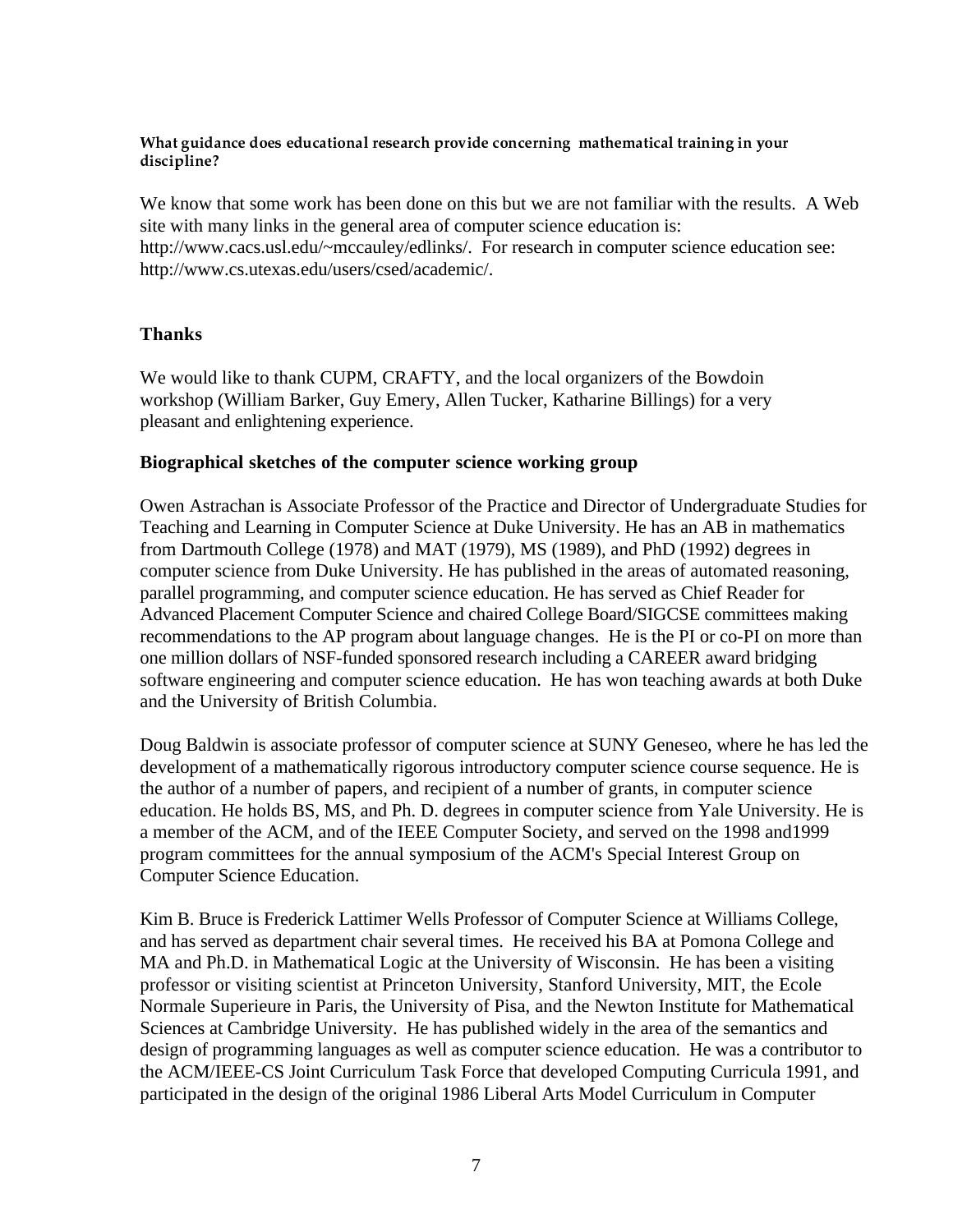Science and its revision in 1996. He currently chairs the advisory committee on programming languages for the ACM/IEEE CS Curriculum 2001 effort, and is workshop chair for the series of workshops on Foundations of Object-Oriented Languages. He is a "Golden Core" member of IEEE CS and has received ACM Meritorious Service and Recognition of Service awards.

Professor Peter B. Henderson will be heading a new Computer Science/Software Engineering department at Butler University in Indianapolis. For the past 25 years he has been at SUNY Stony Brook working in the areas of software engineering, programming environments and computer science education. He received his B.S. and M.S. degrees in Electrical Engineering from Clarkson College and his Ph.D. from Princeton University. Professor Henderson has chaired three SIGSOFT/SIGPLAN Symposiums on Software Development Environments and has numerous publications in computer science and mathematics education.

Charles F. Kelemen is Professor of Computer Science at Swarthmore College. He earned a BA in Mathematics from Valparaiso University and an MA and PhD from the Pennsylvania State University. Before coming to Swarthmore College, he held regular faculty positions at Ithaca College and LeMoyne College and visiting positions in Computer Science at Cornell University. In 1985, Kelemen founded the Computer Science Program at Swarthmore College and chaired it from 1985 until 1999. He participated in the design of the original 1986 Liberal Arts Model Curriculum in Computer Science and its revision in 1996 and was a reviewer of the ACM/IEEE-CS Joint Computing Curricula 1991. He has published books, research, and educational articles in both mathematics and computer science. He is a member of ACM, IEEE-CS, CPSR, MAA, and the Liberal Arts Computer Science Consortium (LACS).

Dale Skrien is a Professor of Computer Science at Colby College. He has a BA in mathematics from St. Olaf College, an MS and PhD in mathematics from the University of Washington (1980), and an MS in computer science from the University of Illinois (1985). He has taught mathematics and computer science at Colby College since 1980. He has also been a Fulbright lecturer at the University of Malawi and a software engineer contractor for Digital Equipment Corporation. His research interests include graph theory, computer music, and computer science education.

Allen B. Tucker is the Anne T. and Robert M. Bass Professor of Natural Sciences in the Department of Computer Science at Bowdoin College. He has held similar positions at Geogetown and Colgate Universities. He has a BA in mathematics from Wesleyan University (1963) and an MS and PhD in computer science from Northwestern University (1970). He has various publications in the areas of programming languages, natural language processing, and computer science education. Professor Tucker co-chaired the ACM/IEEE-CS Joint Curriculum Task Force that developed Computing Curricula 1991 and is co-author of the 1986 Liberal Arts Model Curriculum in Computer Science. He is a Fellow of the ACM, and has been a member of the IEEE Computer Society, Computer Professionals for Social Responsibility, and the Liberal Arts Computer Science (LACS) Consortium.

Charles F. Van Loan is Chair of the Department of Computer Science at Cornell University where he is the Joseph C. Ford Professor of Engineering. He received his BS (1969), MS (1970),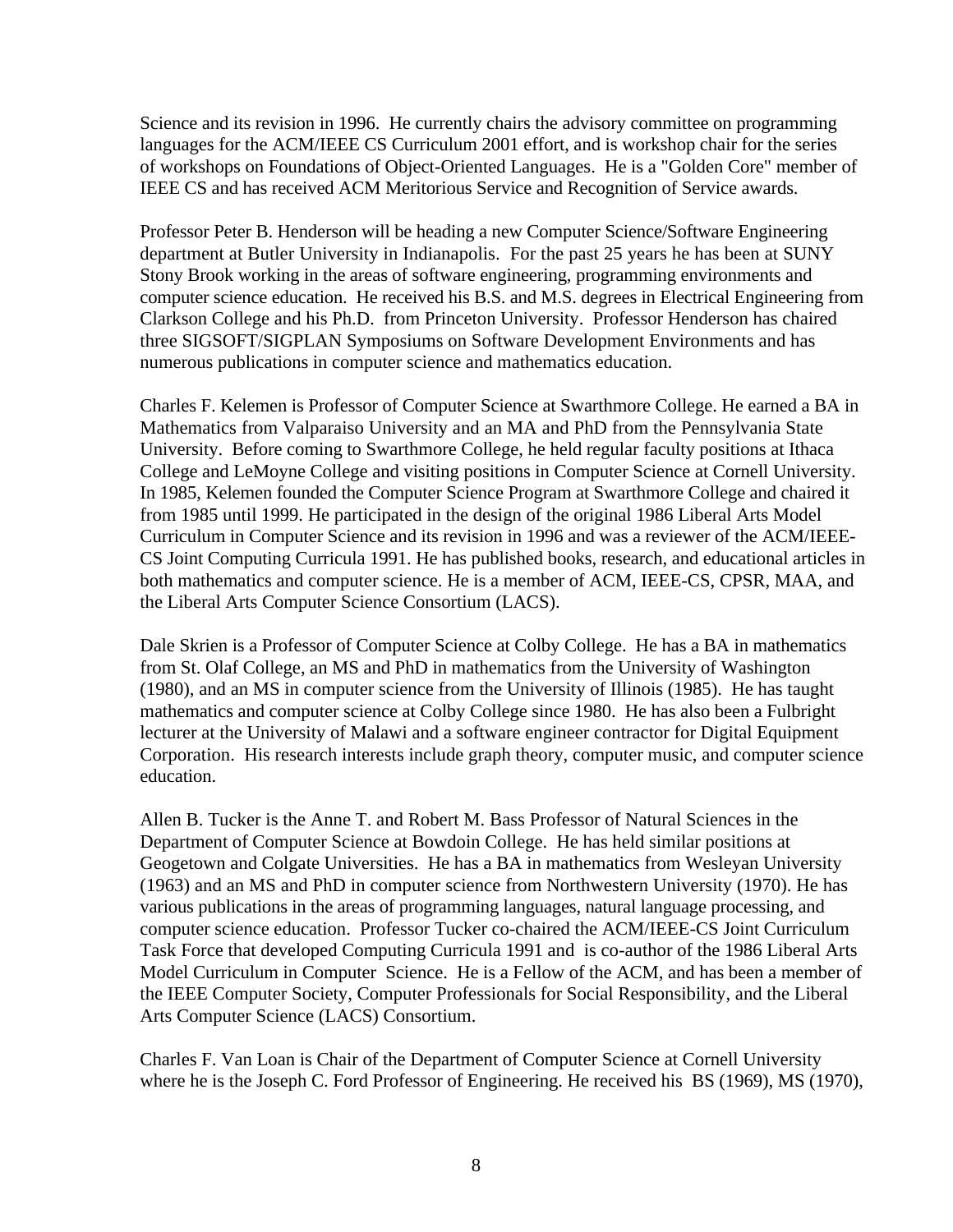and PhD (1973) in Mathematics from the University of Michigan. He works in the area of matrix computations and has written several textbooks including Matrix Computations (with G.H. Golub), Computational Frameworks for the Fast Fourier Transform, Introduction to Scientific Computing, and Introduction to Computational Science and Mathematics. His papers "Computer Science and the Liberal Arts Student" and "Building Freshman Intuition for Computational Science" reflect his interest in undergraduate education. See http://www.cs.cornell.edu/cv/

# **References**

[ACM/IEEE 91] Tucker, A., et al. "A Summary of the ACM/IEEE-CS Joint Task Force Report 'Computing Curricula 1991'". Communications of the ACM, June 1991. pp. 69-84. For the full report, including the mathematics requirements for CS majors, see http://www.acm.org/education/curr91/homepage.html.

[ACM/IEEE 01] "Year 2001 Model Curricula for Computing" http://computer.org/education/cc2001/index.htm.

[Baldwin 92] D. Baldwin and J. A. G. M. Koomen. "Using Scientific Experiments in Early Computer Science Laboratories". Proceedings of the Twenty-Third SIGCSE Technical Symposium on Computer Science Education, March 1992 (SIGCSE Bulletin, Mar. 1992). pp. 102-106.

[Cormen 90] Thomas H. Cormen, Charles E. Leiserson, and Ronald L. Rivest. Introduction to Algorithms, MIT Press, Cambridge, Massachusetts, 1990, pp. 64-72.

[CSAB 99] Computing Sciences Accreditation Board, Revised CSAC Evaluative Criteria, http://www.csab.org.

[Epp 95] Susanna Epp. Discrete Mathematics with Applications, 2nd Edition, PWS Publishing, Boston, Massachusetts, 1995.

[Gersting 99] Judith L. Gersting. Mathematical Structures for Computer Science, Fourth Edition, W.H. Freeman, 1999.

[Gibbs 86] Gibbs, N. and A. Tucker. "A Model Curriculum for a Liberal Arts Degree in Computer Science", Communications of the ACM, Mar. 1986. pp. 202-210.

[GRE 99] Graduate Record Exams free publications, ftp://etsis1.ets.org/pub/gre/275516.pdf

[Gries 96] Gries, D. "The Need for Education in Useful Formal Logic", IEEE Computer, April 1996, pp. 29-30.

[Henderson 90] Henderson, P.B., "Discrete Mathematics as a Precursor to Computer Programming,'' Proceedings of the Twentieth SIGCSE Technical Symposium on Computer Science Education, Washington, DC, February 1990.